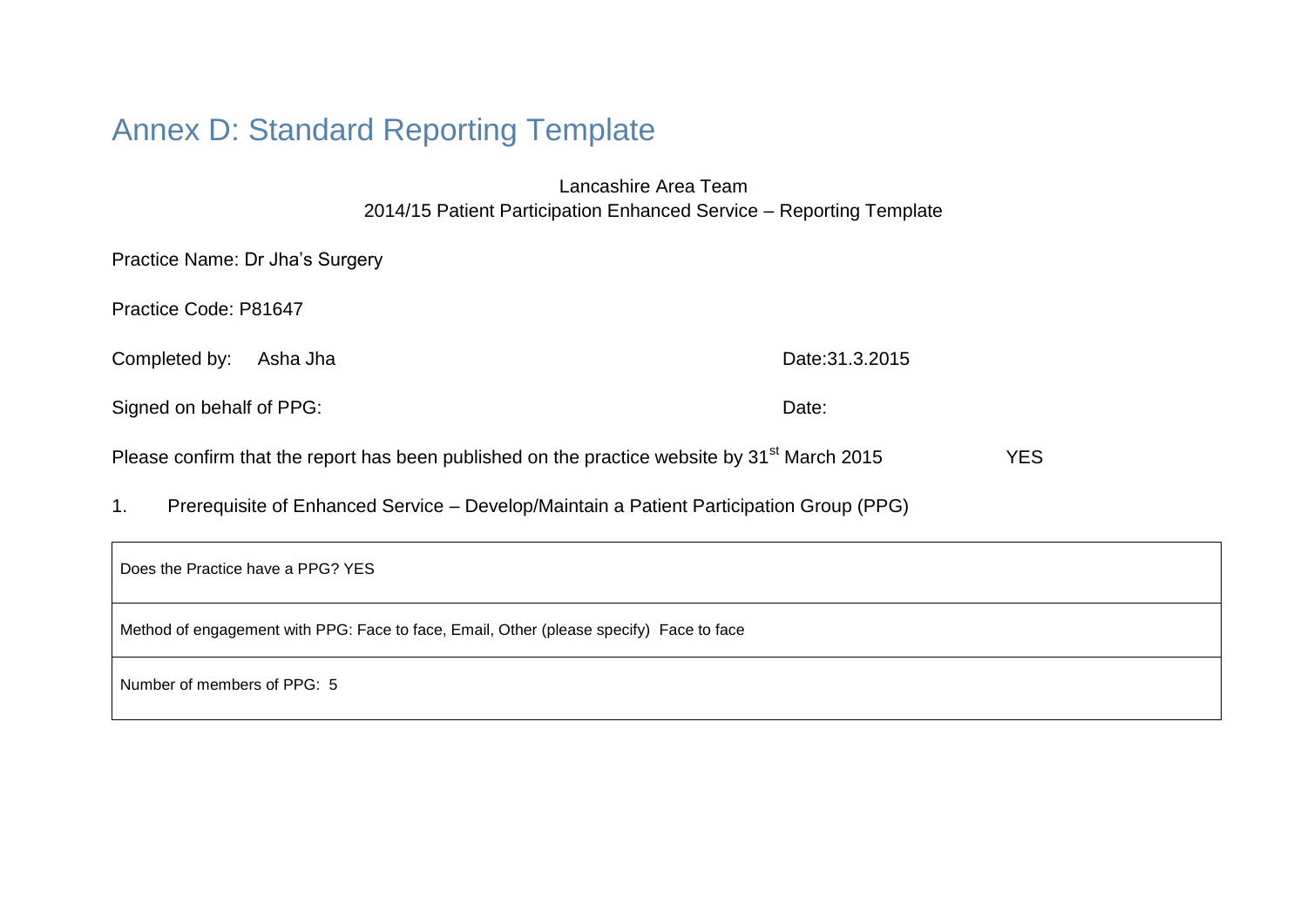| Detail the gender mix of practice population and PPG: |  |  |
|-------------------------------------------------------|--|--|
|                                                       |  |  |

Detail of age mix of practice population and PPG:

| %        | Male | Female |
|----------|------|--------|
| Practice | ∩∩ി  | 829    |
| PRG      |      | ◠      |

| %          | <16 | 17-24 | 25-34 | 35-44 | 45-54 | 55-64 | 65-74 | ں ، |
|------------|-----|-------|-------|-------|-------|-------|-------|-----|
| Practice   |     |       |       |       |       |       |       |     |
| <b>PRG</b> |     |       |       |       |       |       |       |     |
|            |     |       |       |       |       |       |       |     |

Detail the ethnic background of your practice population and PRG:

|            | White          |       |                             |                | Mixed/ multiple ethnic groups |                         |                 |                |  |
|------------|----------------|-------|-----------------------------|----------------|-------------------------------|-------------------------|-----------------|----------------|--|
|            | <b>British</b> | Irish | Gypsy or Irish<br>traveller | Other<br>white | White &black<br>Caribbean     | White &black<br>African | White<br>&Asian | Other<br>mixed |  |
| Practice   |                |       |                             |                |                               |                         |                 |                |  |
| <b>PRG</b> |                |       |                             |                |                               |                         |                 |                |  |

|            |        |           | Asian/Asian British |         |                | Black/African/Caribbean/Black British |           |                       |      | Other        |
|------------|--------|-----------|---------------------|---------|----------------|---------------------------------------|-----------|-----------------------|------|--------------|
|            | Indian | Pakistani | Bangladeshi         | Chinese | Other<br>Asian | African                               | Caribbean | Other<br><b>Black</b> | Arab | Any<br>other |
| Practice   |        |           |                     |         |                |                                       |           |                       |      |              |
| <b>PRG</b> |        |           |                     |         |                |                                       |           |                       |      |              |

Describe steps taken to ensure that the PPG is representative of the practice population in terms of gender, age and ethnic background and other members of the practice population:

**We asked patient to join our PPG by the following methods:**

- **Poster was displayed in the patient waiting area**
- **Included in the Practice leaflet**
- **Verbally asked when visiting the surgery**
- **Now Included in the website**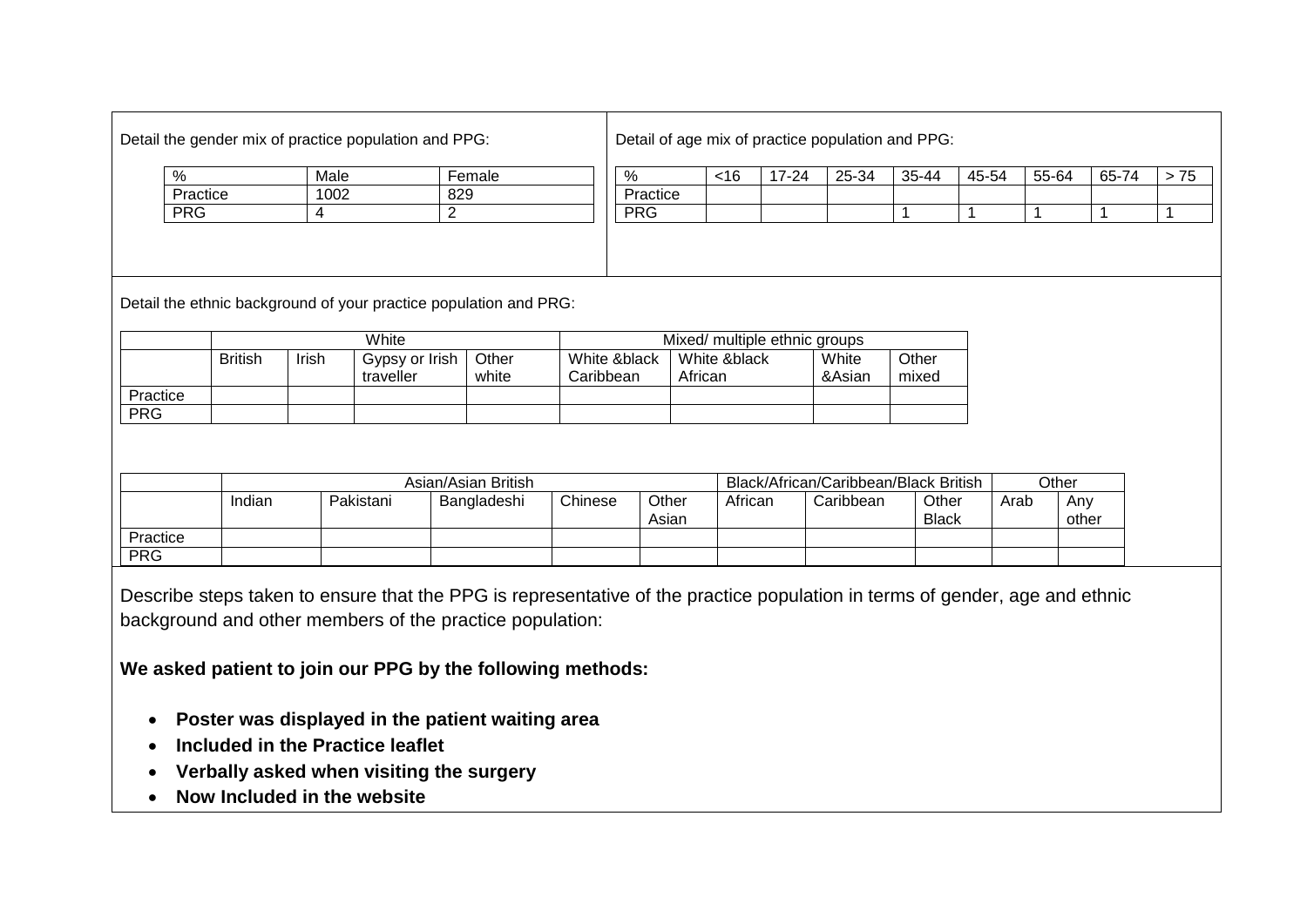Are there any specific characteristics of your practice population which means that other groups should be included in the PPG? e.g. a large student population, significant number of jobseekers, large numbers of nursing homes, or a LGBT community? NO

If you have answered yes, please outline measures taken to include those specific groups and whether those measures were successful:

#### 2. Review of patient feedback

Outline the sources of feedback that were reviewed during the year:

Discussion in the meeting with PRG

How frequently were these reviewed with the PRG?

2 times a year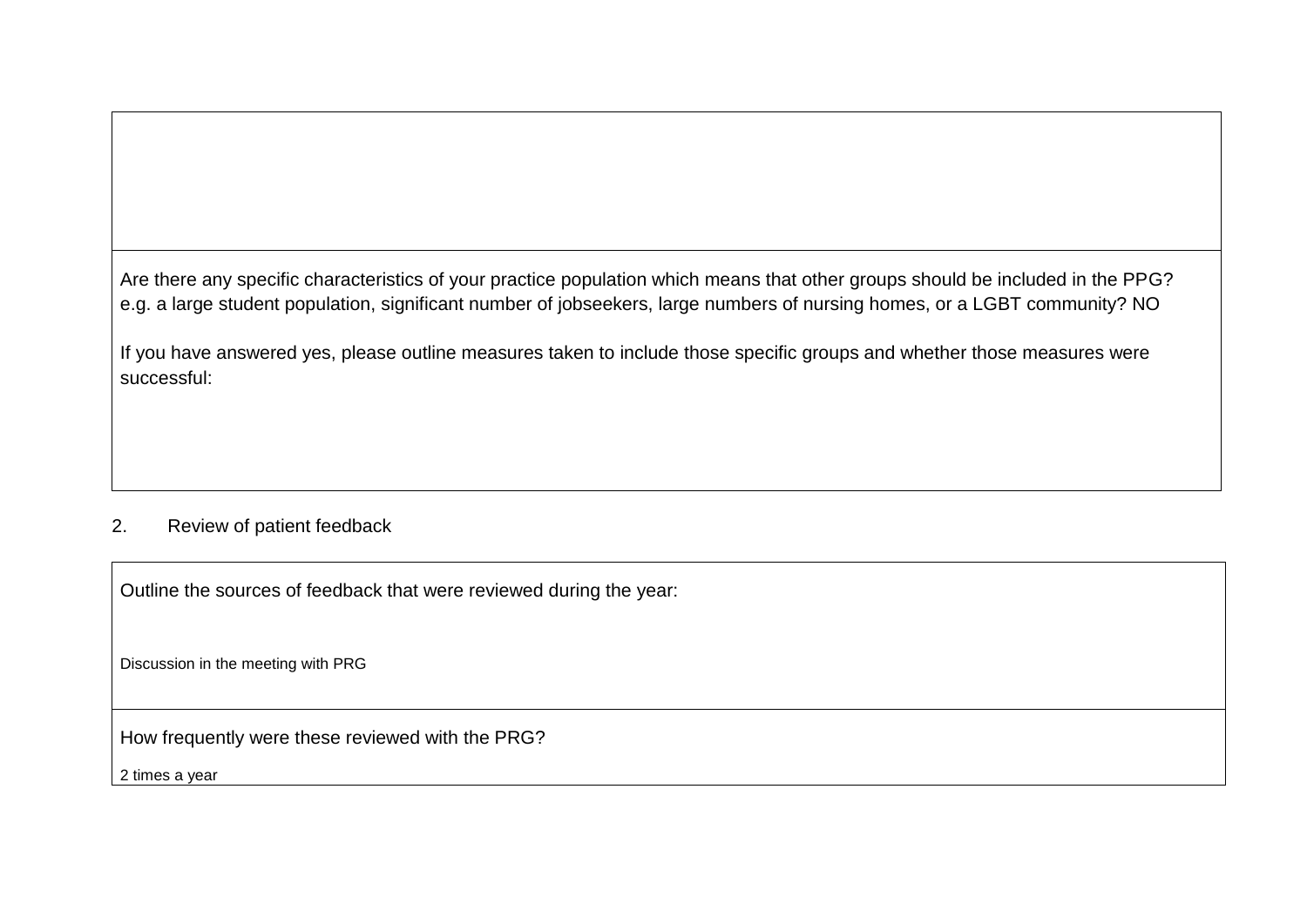3. Action plan priority areas and implementation

| <b>Priority area 1</b>                                                                                                                                                                                                                                                                                                     |
|----------------------------------------------------------------------------------------------------------------------------------------------------------------------------------------------------------------------------------------------------------------------------------------------------------------------------|
| Description of priority area:                                                                                                                                                                                                                                                                                              |
| Offer health Check to all patients age 75 years and over                                                                                                                                                                                                                                                                   |
| What actions were taken to address the priority?<br>Special dedicated clinic for this age group was organised<br>$\bullet$<br>A member of staff was in charge of organising and inviting patient to attend for health check<br>Hired a retired practice nurse to run this clinic<br>Carried out home visit where necessary |
| Result of actions and impact on patients and carers (including how publicised):<br>Included in the practice leaflets<br>о<br>All (except patient declined) had their 75 and over health check completed<br>New registration of this age group will have same health check                                                  |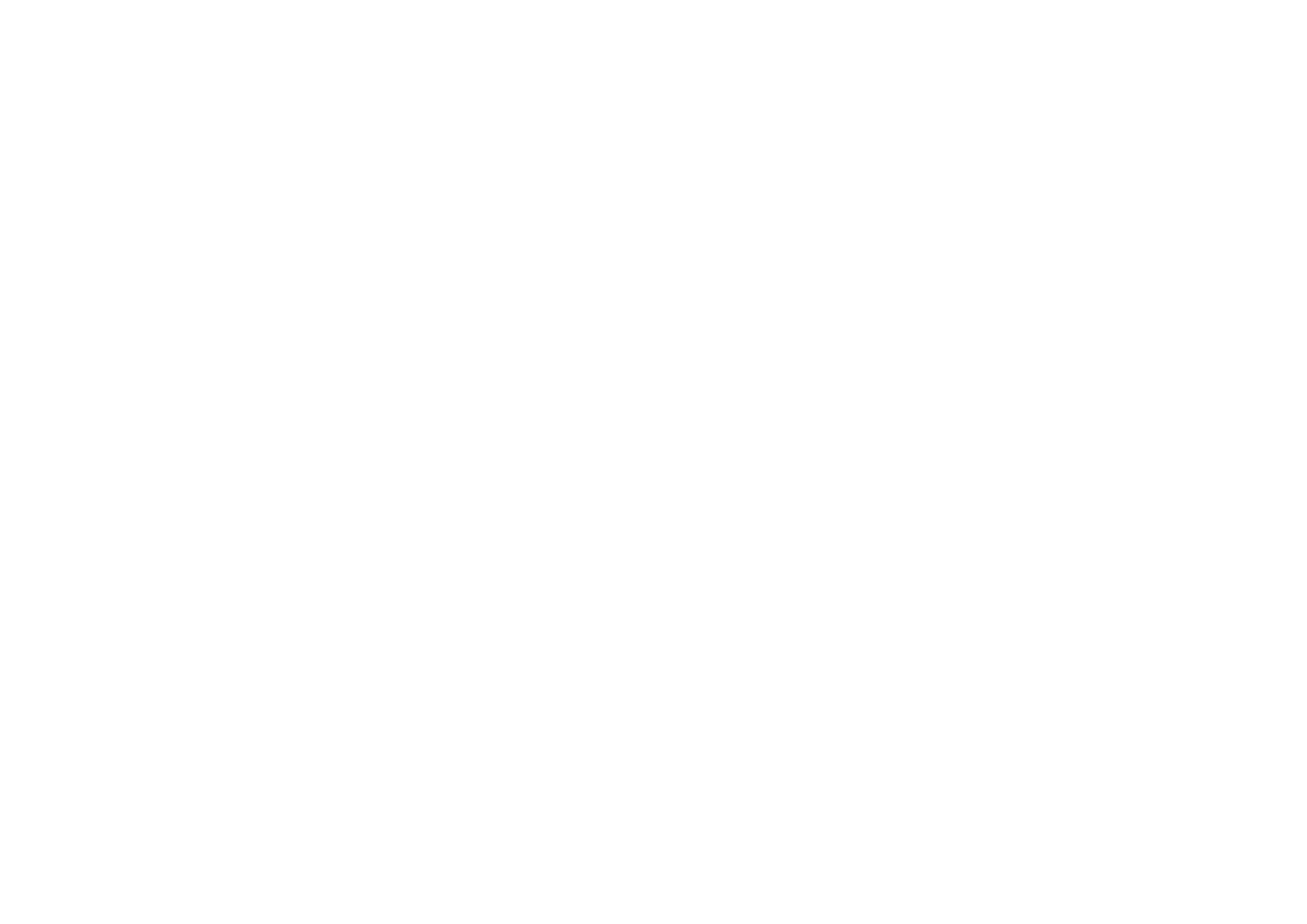### Priority area 2

Description of priority area:

Have Practice website- suggested by CQC

What actions were taken to address the priority?

- Website was designed and built by professional agency
- Website is up and running

Result of actions and impact on patients and carers (including how publicised):

- Not measurable at present
- We do have a displayed poster in the waiting room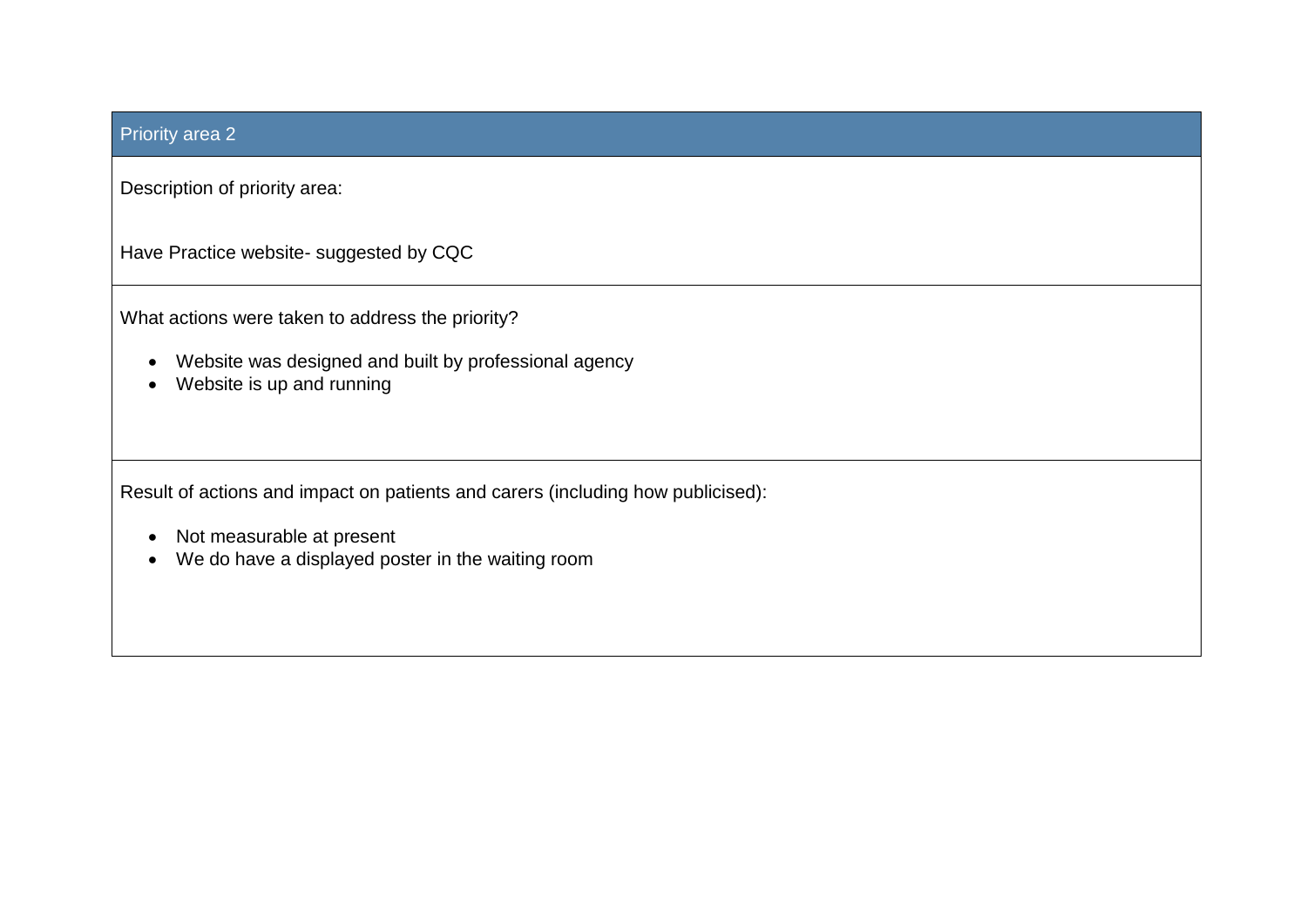### Priority area 3

Description of priority area:

Saturday am opening

What actions were taken to address the priority?

Under Increased Access services, practice open alternate Saturday morning for 3 hrs.

Result of actions and impact on patients and carers (including how publicised):

- Popular among the patient
- Patient who finds it difficult during core hrs attended Saturday am
- Poster in the waiting room
- Reception staff notify Patient
- On the website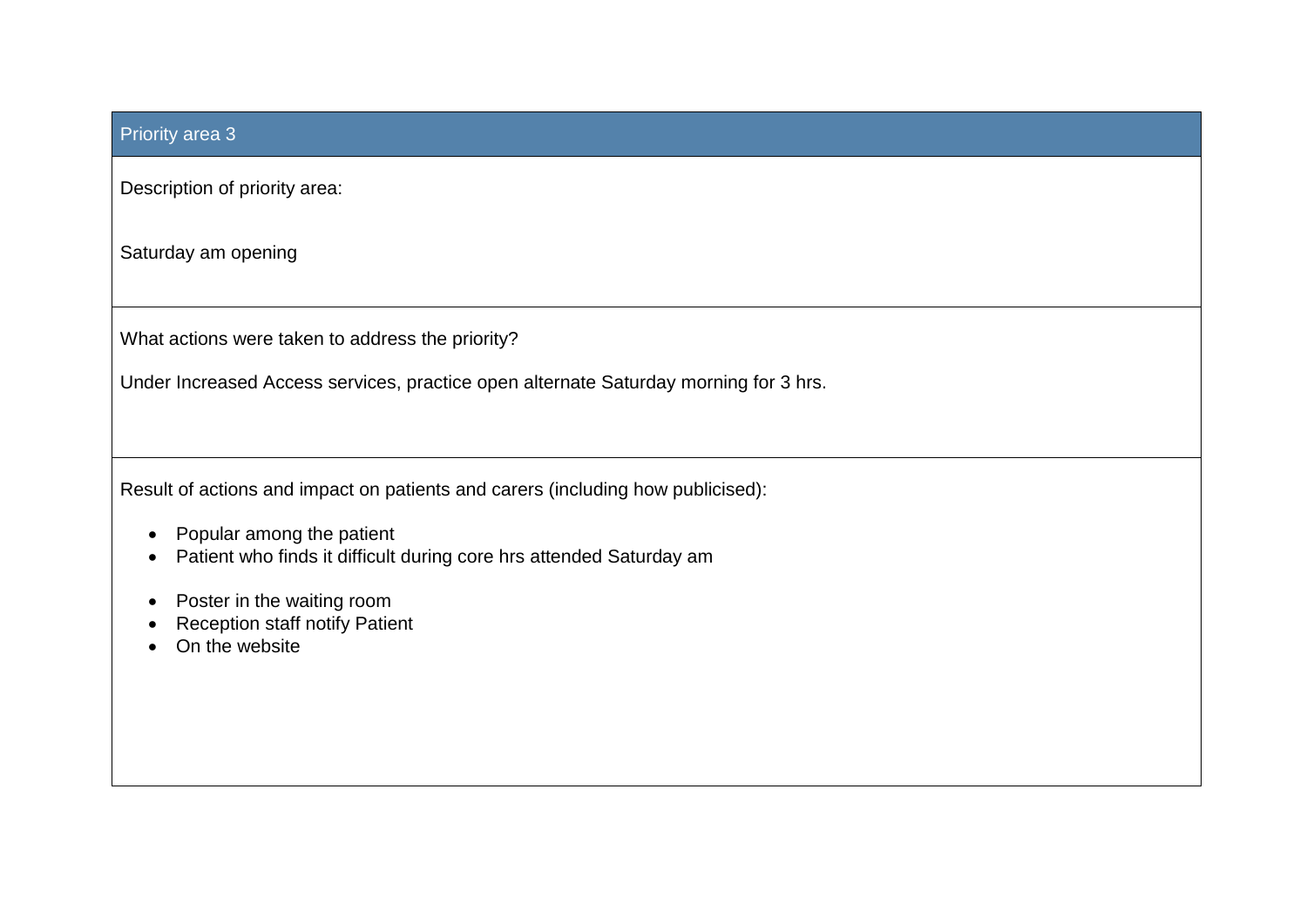Progress on previous years

If you have participated in this scheme for more than one year, outline progress made on issues raised in the previous year(s):

Promptly answering the telephone at reception Advance booking of appointments –explained Weekend opening eg Saturday am Have access to a Female doctor - appointed to run session monthly

What actions were taken to address the priority?

Reception staff is instructed to answer telephone promptly – no later than the  $3<sup>rd</sup>$  ring Female patient wishes to see female doctor, they can do so now

Patients can book appointment up to 4 wks in advance Practice was open additional hrs during the winter months alternate Saturday

Result of actions and impact on patients and carers (including how publicised):

All reception staff answers telephone promptly (no later than 3 rings) Patients are aware that they can book ahead Saturday's surgery is popular among the patients